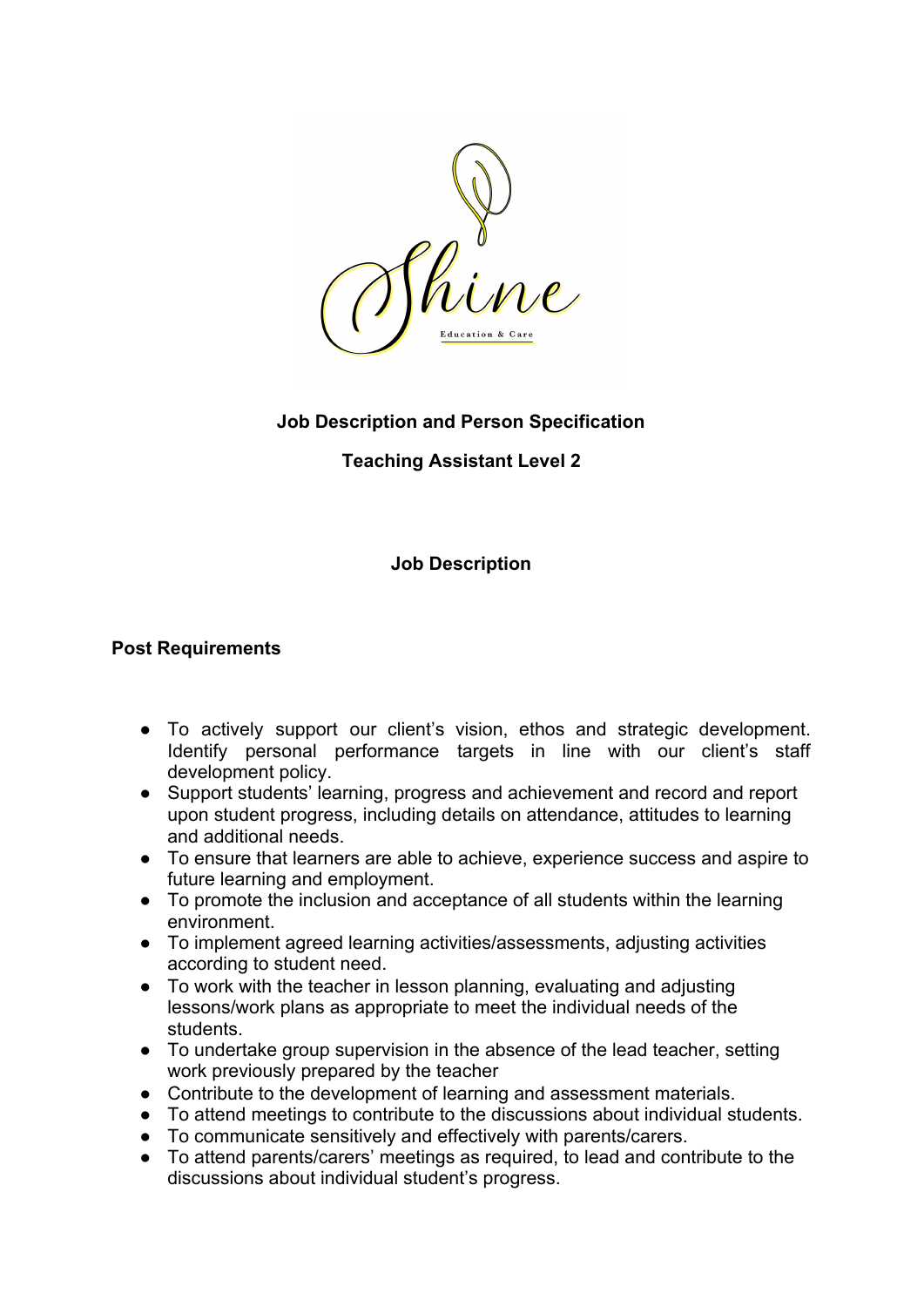- To provide general clerical and administrative support
- To set up equipment and resources ready for lessons
- To mark basic tests, as appropriate e.g. Reading Age tests
- Support the implementation of IEP's, Behaviour Plans, Risk Assessments and health care plans.
- To maintain a positive attitude, seeking to bring out the best in learners and having high expectations for all.
- Constantly strive to improve own performance and identify areas for self improvement, attending appropriate training.
- To keep own CPD record up to date.
- To undertake any other duties as deemed appropriate by the line manager and commensurate with the post.
- **●** The ability to work flexibly as the school develops.

## **In addition to the above specific duties all staff are required to:**

- Participate in Supervision and Performance Review.
- Promote and implement equality and diversity.
- Comply with legislation and adhere to the school's policies and procedures.
- Have due regard for safeguarding and promoting the welfare of children and young people.
- Contribute to the fulfilment of our client's vision, ethos and strategic plan.
- Participate in professional development and fulfil contractual obligations.
- Attend appropriate meetings, both within the school and as appropriate to your role.
- Respect confidentiality. Confidential information should be kept in confidence and not released to unauthorised persons.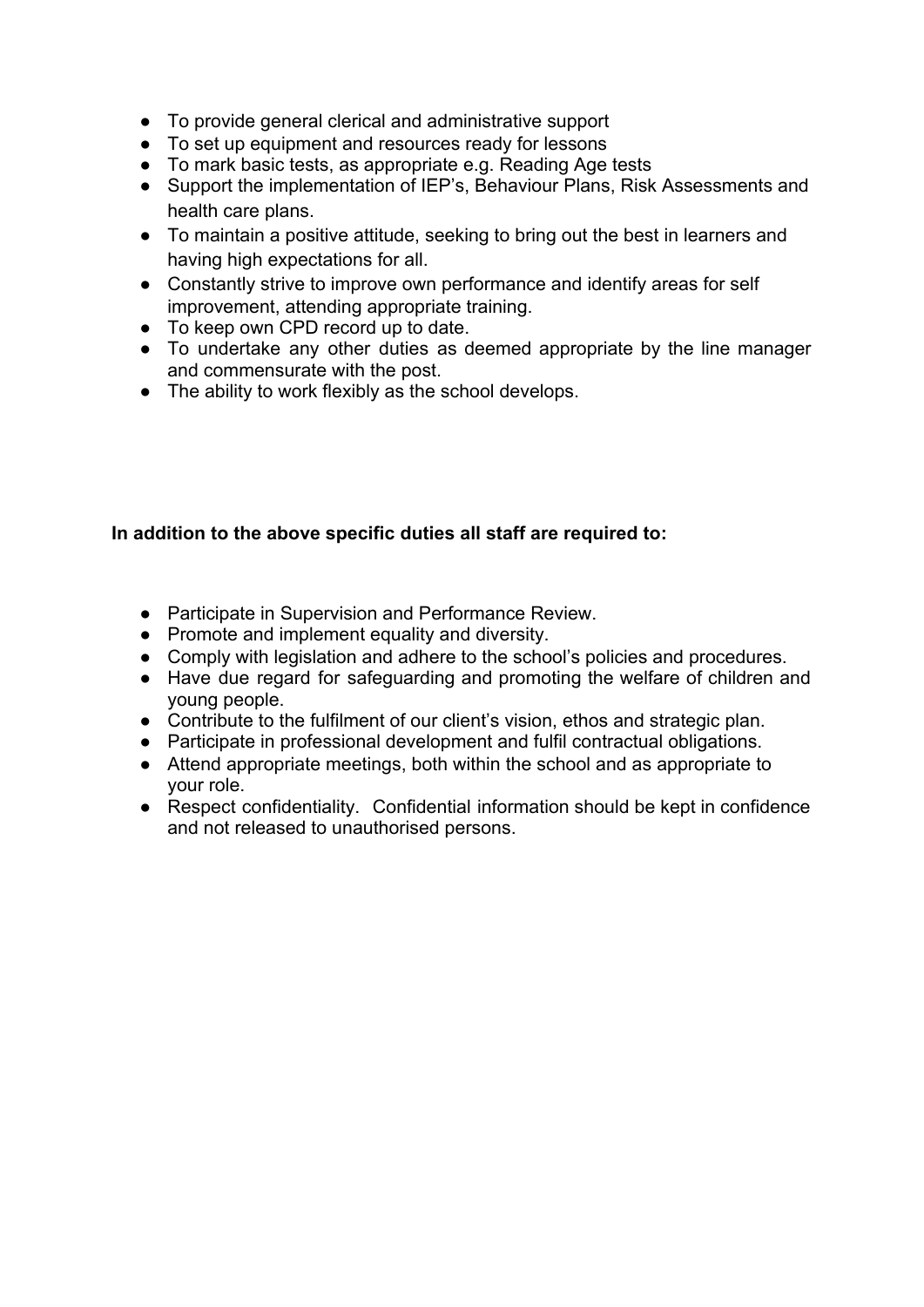## **PERSON SPECIFICATION**

### **JOB TITLE: Teaching Assistant**

**CRITERIA** Applicants should be able to provide evidence of their ability to meet the following criteria.

**Essential Desirable**

\*

\*

\*

\*

\*

### **Qualifications**

- 1 Good basic education to GCSE level in literacy and numeracy, or the equivalent
- 2 NVQ Level 2 for Teaching Assistants or equivalent
- 3 Other relevant professional qualifications \*

### **Experience and Knowledge**

- 4 Experience of working as a Teaching Assistant or equivalent experience of working with children and young people
- 5 Developing knowledge of literacy and numeracy strategies
- 6 Knowledge of a range of strategies to establish an effective learning environment and to promote positive behaviour for learning

### **Competencies - Personal Qualities, Skills and Attitudes**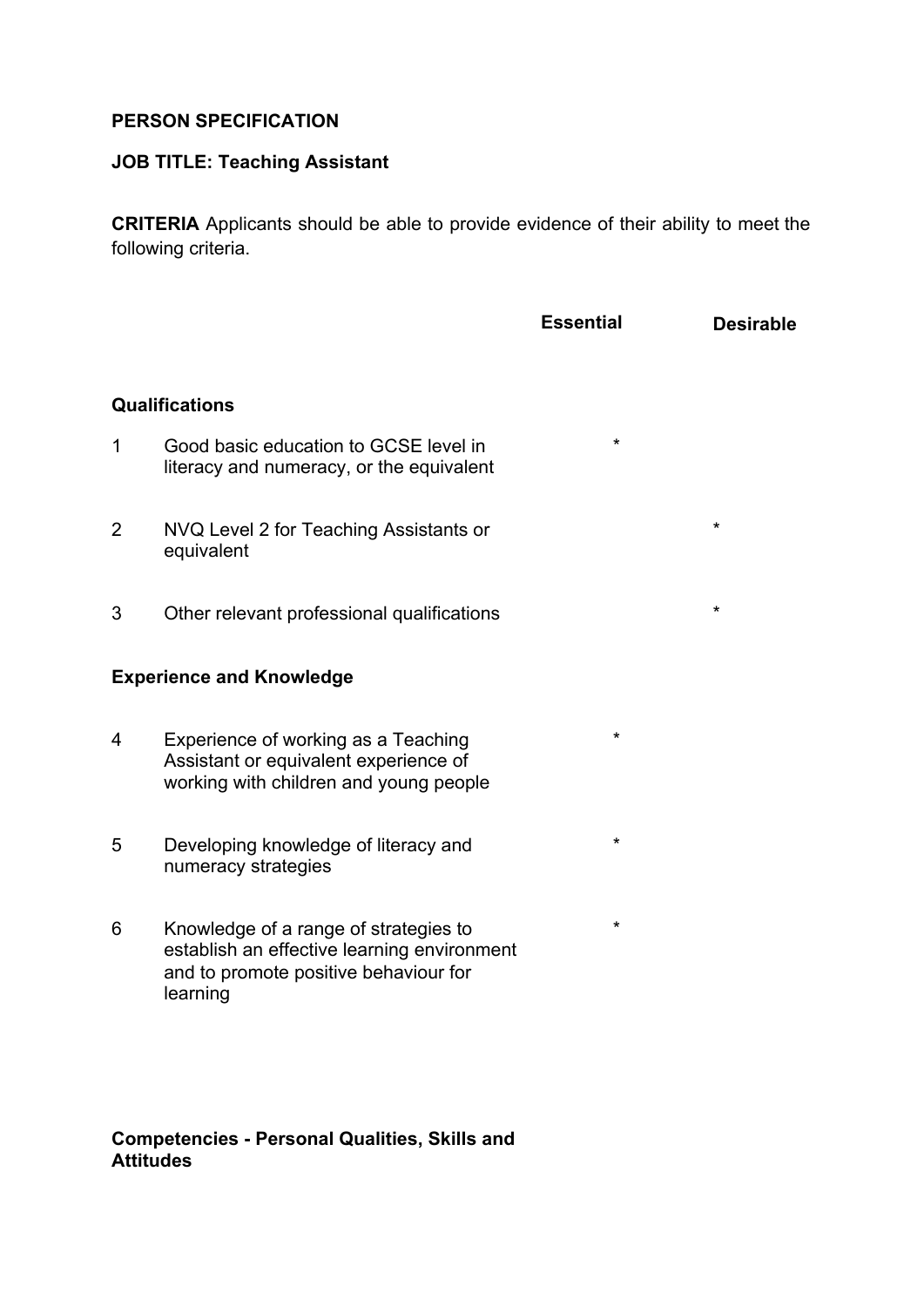7 Ability to work flexibly and independently to support the learning and wellbeing of learners that attend the school

\*

\*

\*

\*

\*

\*

\*

\*

\*

\*

\*

- 8 Ability to contribute to the review of students' progress, including liaising with other agencies as appropriate
- 9 Ability to communicate effectively and sensitively with students to support their learning
- 10 Ability and willingness to engage with the support of students post 16 where necessary
- 11 Ability to liaise sensitively and effectively with parents and carers, recognising their roles in students' learning
- 12 Ability to communicate effectively and develop professional relationships with internal colleagues
- 13 Ability to support the differentiation of learning resources to meet the individual needs of the students
- 14 Ability to use Information and Communication Technology (ICT)
- 15 Ability to work effectively as a team member
- 16 Ability to reflect on own skills and knowledge, and to seek opportunities to develop
- 17 The imagination and creativity to contribute to the realisation of the our client's vision
- 18 The will to model the values of the school at all times.